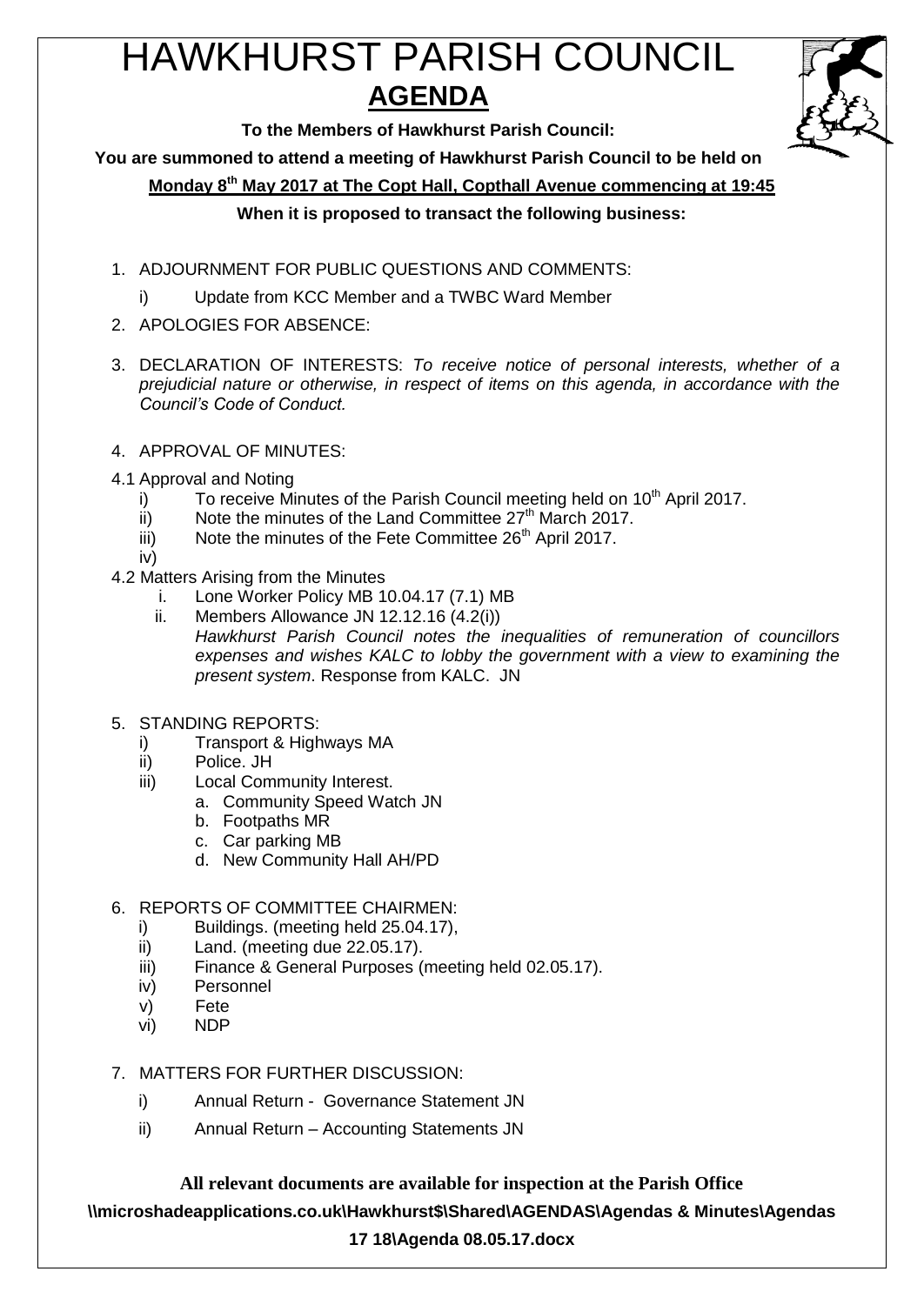- iii) Annual Return Internal Audit Statement and Auditor's Letter JN
- iv) Asset Register Annual Review JN
- v) Risk Assessment Annual Review JN
- vi) LED Streetlighting Project BF
- vii) Youth Policy JN
- 8. CORRESPONDENCE:
- 9. FINANCE:
- 10. PLANNING:
- 11. BURIAL & MEMORIAL:
- 12. NOTES & INFORMATION:

#### 13. CONFIDENTIAL:

*Pursuant to section 1 (2) of the Public Bodies (Admission to Meetings) Act 1960 it is resolved that, because of the confidential nature of the business to be transacted, the public and the press leave the meeting during consideration of the following items:*

i) NDP R17A version JN

#### 14. CLOSURE:

Nicole Godwin, Clerk to the Parish Council

|                | Date<br>Received | From                                                              | Subject                                                                                                                                  |
|----------------|------------------|-------------------------------------------------------------------|------------------------------------------------------------------------------------------------------------------------------------------|
| 1              | 11.04.17         | The Kent Men of the Tress                                         | Trees in the Village Competition                                                                                                         |
| 2              | 12.04.17         | <b>TWBC Planning</b>                                              | CC letter to residents expressing concern about various<br>aspects of a potential development on Site 52, Horns<br>Road.                 |
| 3              | 18.04.17         | A resident                                                        | CC of letter to Head of Planning, TWBC expressing<br>concern about various aspects of a potential<br>development on Site 52, Horns Road. |
| 4              | 19.04.17         | Morgan & Co                                                       | Internal Audit for Y/E 31.03.17                                                                                                          |
| 5              | 24.04.17         | Kino                                                              | CC letter Greg Clark re: Business Rates                                                                                                  |
| 6              | 24.04.17         | A further resident                                                | CC of letter to Head of Planning, TWBC expressing<br>concern about various aspects of a potential<br>development on Site 52, Horns Road. |
| $\overline{7}$ | 24.04.17         | A further resident                                                | CC of letter to Head of Planning, TWBC expressing<br>concern about various aspects of a potential<br>development on Site 52, Horns Road. |
| 8              | 25.04.17         | Hawkhurst PC to Karen<br>Fossett, Head of Planning<br><b>TWBC</b> | Complaint about compilation and use of facility data in<br>Settlement and Function Study 2017.                                           |
| 9              | 02.05.17         | Karen Fossett, Head of<br><b>Planning TWBC</b>                    | Response to HPC letter of 25.04.17                                                                                                       |
| 10             | 02.05.17         | A further resident                                                | CC of letter to Head of Planning, TWBC expressing<br>concern about various aspects of a potential<br>development on Site 52, Horns Road. |

Agenda Item 8: Correspondence

**All relevant documents are available for inspection at the Parish Office \\microshadeapplications.co.uk\Hawkhurst\$\Shared\AGENDAS\Agendas & Minutes\Agendas** 

# **17 18\Agenda 08.05.17.docx**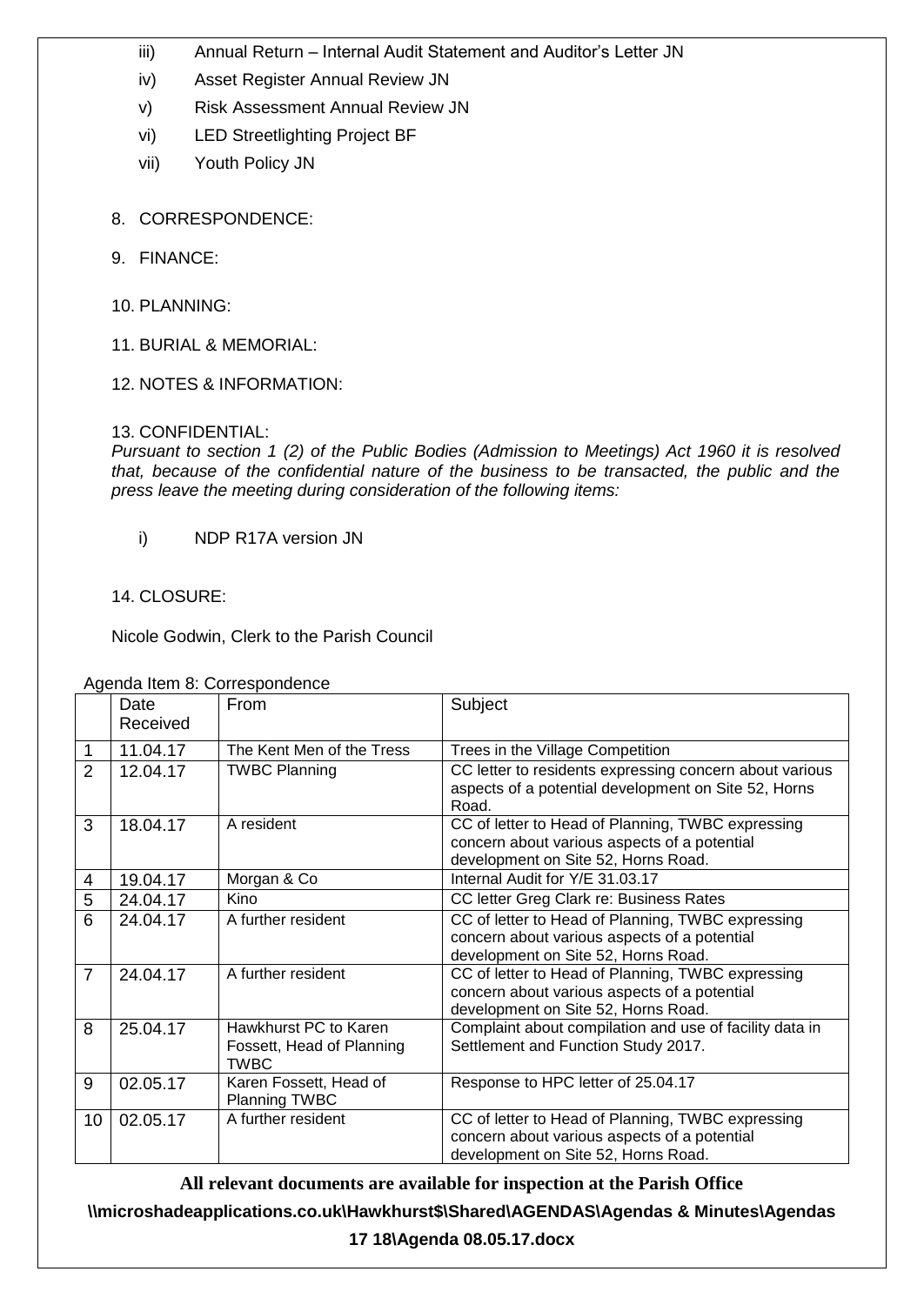# Agenda Item 9: Finance. INCOME AND EXPENDITURE APRIL 2017

| Accounts for payment            | £  | 15,805.76 |
|---------------------------------|----|-----------|
| Payment received                | £  |           |
| <b>Net Expenditure</b>          | -£ | 15,805.76 |
| <b>Cambridge &amp; Counties</b> | £  | 75,000.00 |
| <b>Cambridge Building</b>       |    |           |
| Society                         | £  | 75,088.42 |
| <b>Lloyds Current</b>           | £  | 10,001.00 |
| <b>Lloyds Access Reserve</b>    | £  | 63,686.95 |
| <b>Petty Cash</b>               | £  | 13.41     |

9.1 Agreement to pay payments schedule.

9.2 Account reconciliation and petty cash check.

Agenda Item 10: Planning

10.1 Planning & Highways Information:

| Ref. No.      | Proposal                  | Location                        | Comments                              |
|---------------|---------------------------|---------------------------------|---------------------------------------|
| 21.04.17/KCC  | Siding works              | <b>High Street from Sawyers</b> | To cut back grass                     |
| Highways      |                           | <b>Green to Philpotts Cross</b> | encroachment on High                  |
|               |                           |                                 | Street pavement                       |
| 24.04.17/TWBC | <b>Civic Complex</b>      | <b>Central Tunbridge Wells</b>  | <b>Consultation on Draft</b>          |
|               |                           |                                 | Planning Framework to 1 <sup>st</sup> |
|               |                           |                                 | <b>June 2017</b>                      |
| 25.04.17      | <b>HPC/TWBC/ACRK</b>      | <b>Hawkhurst Parish</b>         | <b>Housing Needs</b>                  |
|               |                           |                                 | Assessment                            |
| 26.04.17      | Plan<br>TWBC Local        | <b>TWBC Borough</b>             | Presented to Clerks and               |
|               | Consultations             |                                 | Parish Councillors ahead of           |
|               | Powerpoint                |                                 | consultation.                         |
| 28.04.17      | <b>Issues and Options</b> | TW Borough 20 Year Plan         | $02.05.17 - 12.06.07$ .               |
|               | Planning                  | for growth and                  | <b>Exhibition: Cranbrook</b>          |
|               | Consultation              | development.                    | Vestry Hall 12.05.17 4-7pm.           |
|               |                           |                                 | Online response invited (             |
|               |                           |                                 | paper copy in HPC Office).            |
| 28.04.17      | Sustainability            | TW Borough 20 Year Plan         |                                       |
|               | Appraisal - Issues        | for growth and                  |                                       |
|               | and Options Report        | development.                    |                                       |
| 28.04.17      | Tunbridge<br>Wells        | <b>TW Borough</b>               | Comments invited 02.05.17             |
|               | Borough Landscape         |                                 | $-12.06.17$ . Comments of             |
|               | Character                 |                                 | Land Committee to be                  |
|               | Assessment                |                                 | submitted.                            |
| 28.04.17      | Call<br>for<br>SHELAA     | TWBC 2nd invitation to          |                                       |
|               | Sites form                | landowners to submit sites      |                                       |
| 02.05.17      | <b>SHELAA Interim</b>     | <b>TWBC Borough</b>             | initial report on sites from          |
|               | <b>Draft Report</b>       |                                 | 1st Call for Sites 2016               |

| <b>Planning TWBC Approved:</b><br>10.2 |                                                                 |                              |                                            |  |
|----------------------------------------|-----------------------------------------------------------------|------------------------------|--------------------------------------------|--|
| Ref                                    | Proposal                                                        | Location                     | Comments/Valid                             |  |
| 17/00533/FULL<br>and                   | Proposed rebuilding of Victorian<br>greenhouses: The Carnation, | The Walled<br>Nursery, Water | Conditions relating<br>to ironwork, timber |  |

**All relevant documents are available for inspection at the Parish Office**

**\\microshadeapplications.co.uk\Hawkhurst\$\Shared\AGENDAS\Agendas & Minutes\Agendas** 

**17 18\Agenda 08.05.17.docx**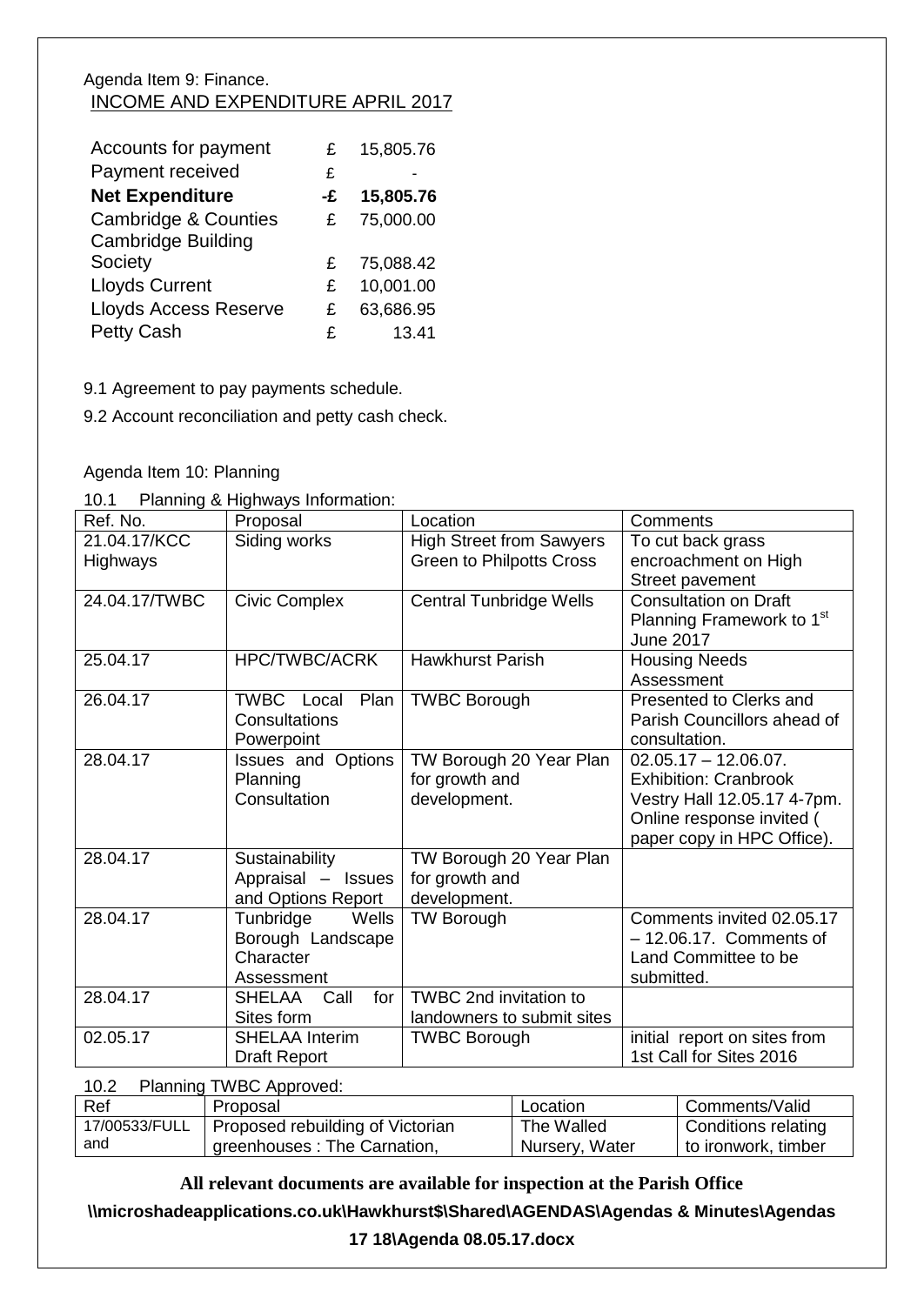| 17/00532/LBC  | Cucumber, Pelargonia and Hot House | Lane                 | and materials.  |
|---------------|------------------------------------|----------------------|-----------------|
| 17/00737/FULL | First floor and roof extension,    | Yew Tree Cottage,    | Landscaping     |
|               | detached garage, alterations to    | <b>Water Lane</b>    | scheme required |
|               | fenestration, raised terrace and   |                      |                 |
|               | external materials                 |                      |                 |
| 17/00707/FULL | Demolition of existing garages and | Garages, Murton-     |                 |
|               | erection of 1 detached bungalow    | <b>Neale Close</b>   |                 |
| 17/00676/FULL | Change of use of ancillary         | The Coach House      |                 |
|               | accommodation to holiday let       | <b>Ashfield Park</b> |                 |

# 10.3 Planning TWBC Refused:

| Ref. No.     | Proposal                                                                                                                           | Location                                   | Comments/Valid |
|--------------|------------------------------------------------------------------------------------------------------------------------------------|--------------------------------------------|----------------|
| 17/00727/LBC | LBC for covering of<br>existing lead valley with<br>timber roof boarding<br>and overlay with fibre<br>glass (works carried<br>out) | Stone Rock<br>House, High<br><b>Street</b> |                |

10.3 Planning Applications received:

#### [TWBC Planning Portal](http://www.tunbridgewells.gov.uk/residents/planning/planning-application-search)

| <b>Nu</b><br>mb<br>er | <b>Applicati</b><br>on No   | <b>Proposal</b>                                                                                                              | <b>Location</b>                                                     | <b>Comments</b> |
|-----------------------|-----------------------------|------------------------------------------------------------------------------------------------------------------------------|---------------------------------------------------------------------|-----------------|
|                       | <b>FULL</b>                 | 3 17/01178/ 2 Storey side extension, loft conversion,<br>new roof; minor changes to rear and side<br>single storey sections. | The Spinney, Rye Road                                               |                 |
|                       | 17/00683/<br><b>LBC</b>     | 4 17/01194/ LBC - conversion of a cowshed to a<br>FULL and residential space with minor alterations<br>to access.            | The Barnyard, Rye Rd                                                |                 |
|                       | 5 17/01223/<br><b>TPO</b>   | Trees - removal of a Hornbeam and a<br>sycamore                                                                              | 6 Church Walk                                                       |                 |
|                       | 6 17/01117/<br><b>FULL</b>  | Demolition of attached garage and<br>erection of 2 storey extension                                                          | Meadow Lodge, Talbot<br>Road                                        |                 |
|                       | 7 17/01086/<br><b>FULL</b>  | Proposed new car park and entrance to<br>provide 16 spaces.                                                                  | The Walled Nursery,<br><b>Water Lane</b>                            |                 |
|                       | 8 17/01218/<br><b>FULL</b>  | Rear extension and external alterations<br>to bungalow                                                                       | Dalby Lodge,<br><b>Tongswood Drive</b>                              |                 |
|                       | 9 17/01244/<br><b>FULL</b>  | Orangery to rear of house                                                                                                    | Ridge House, High<br><b>Street</b>                                  |                 |
|                       | 10 17/01285/<br><b>FULL</b> | Single storey rear extension and internal<br>alterations to ground floor.                                                    | The Meadows,<br><b>Heartenoak Road</b>                              |                 |
|                       | 11 17/01320/<br><b>FULL</b> | Construction of single storey commercial<br>building for B1 light industrial use.                                            | Unit 11 Former Nigel<br>Collison Fuels, The<br>Depot, Cranbrook Rd. |                 |

#### Agenda Item 11: Burial and Memorial

| Interment Date | Deceased                   |               |
|----------------|----------------------------|---------------|
| 18.04.2017     | <b>Klim Anthony Foster</b> | <b>Burial</b> |

| Aaenda<br>Item<br>Notes<br><b>Information</b><br>and<br>. . |         |      |                  |
|-------------------------------------------------------------|---------|------|------------------|
|                                                             | -<br>aw | trom | . .<br>эю<br>vvı |

**All relevant documents are available for inspection at the Parish Office \\microshadeapplications.co.uk\Hawkhurst\$\Shared\AGENDAS\Agendas & Minutes\Agendas 17 18\Agenda 08.05.17.docx**